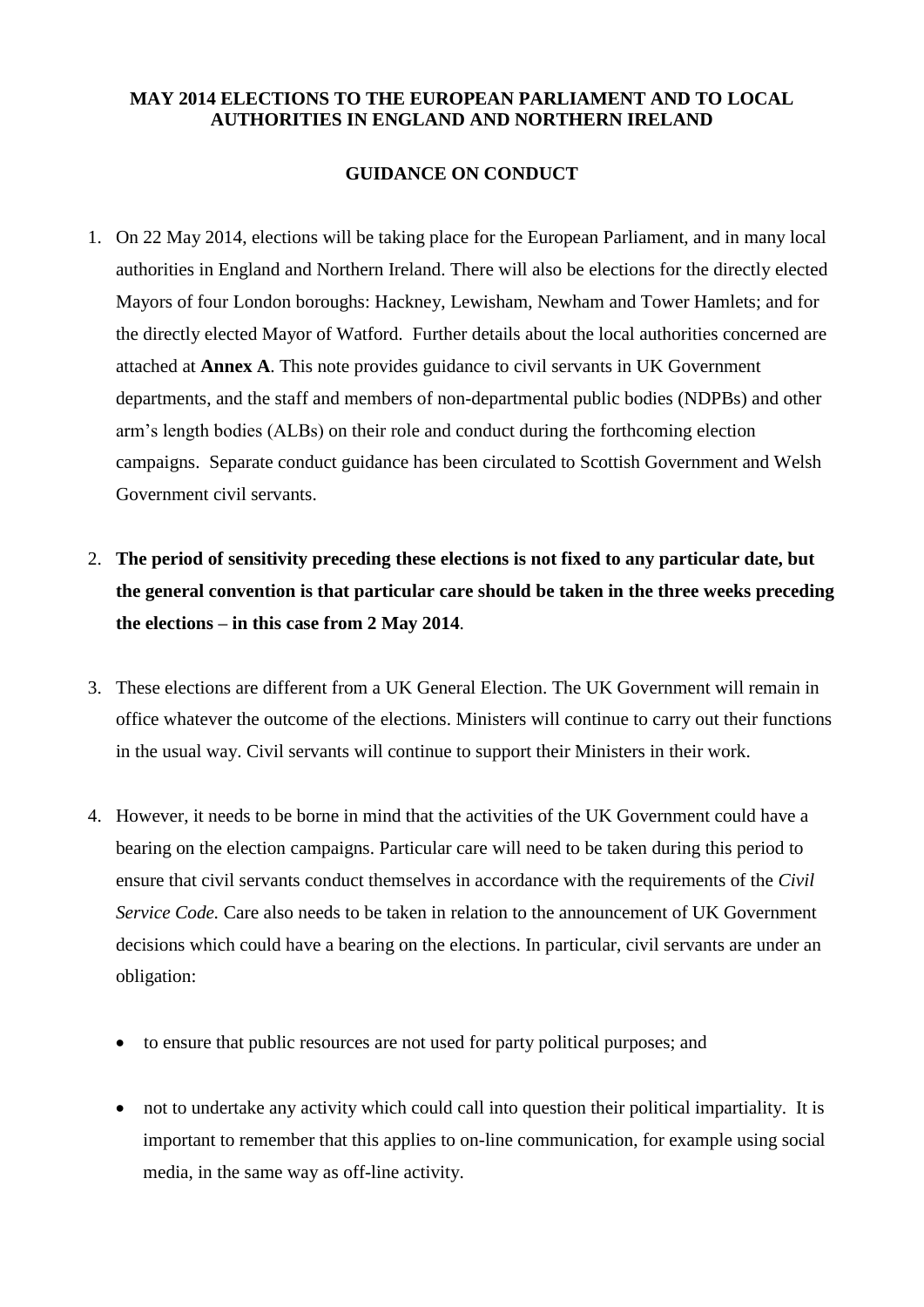# **General Principles**

- 5. The following general principles should be observed by all civil servants, including special advisers:
	- a) Particular care should be taken over official support, and the use of public resources, including publicity, for Ministerial or official announcements which could have a bearing on matters relevant to the elections. In some cases it may be better to defer an announcement until after the elections, but this would need to be balanced carefully against any implication that deferral could itself influence the political outcome – each case should be considered on its merits;
	- b) care should also be taken in relation to proposed visits;
	- c) special care should be taken in respect of paid publicity campaigns and to ensure that publicity is not open to the criticism that it is being undertaken for party political purposes;
	- d) there should be even-handedness in meeting information requests from the different political parties and campaigning groups.
	- e) officials should not be asked to provide new arguments for use in election campaign debates.

#### **Handling of requests for information**

- 6. There should be even handedness in meeting information requests from candidates from the different political parties. The aim should be to respond to requests from candidates and campaigners as soon as possible. This also applies to requests from Mayoral candidates.
- 7. Where it is clear that a candidate's request is an FOI request it must be handled in accordance with the Freedom of Information Act 2000. The Act requires public authorities to respond to requests promptly and in any event not later than 20 working days after the date of receipt. Where it is clear that it will not be possible to provide a quick response the candidate should be given the opportunity to refine the request if they wish so that it can be responded to more quickly.
- 8. Enquiries from the media should be handled by Departmental Press Officers.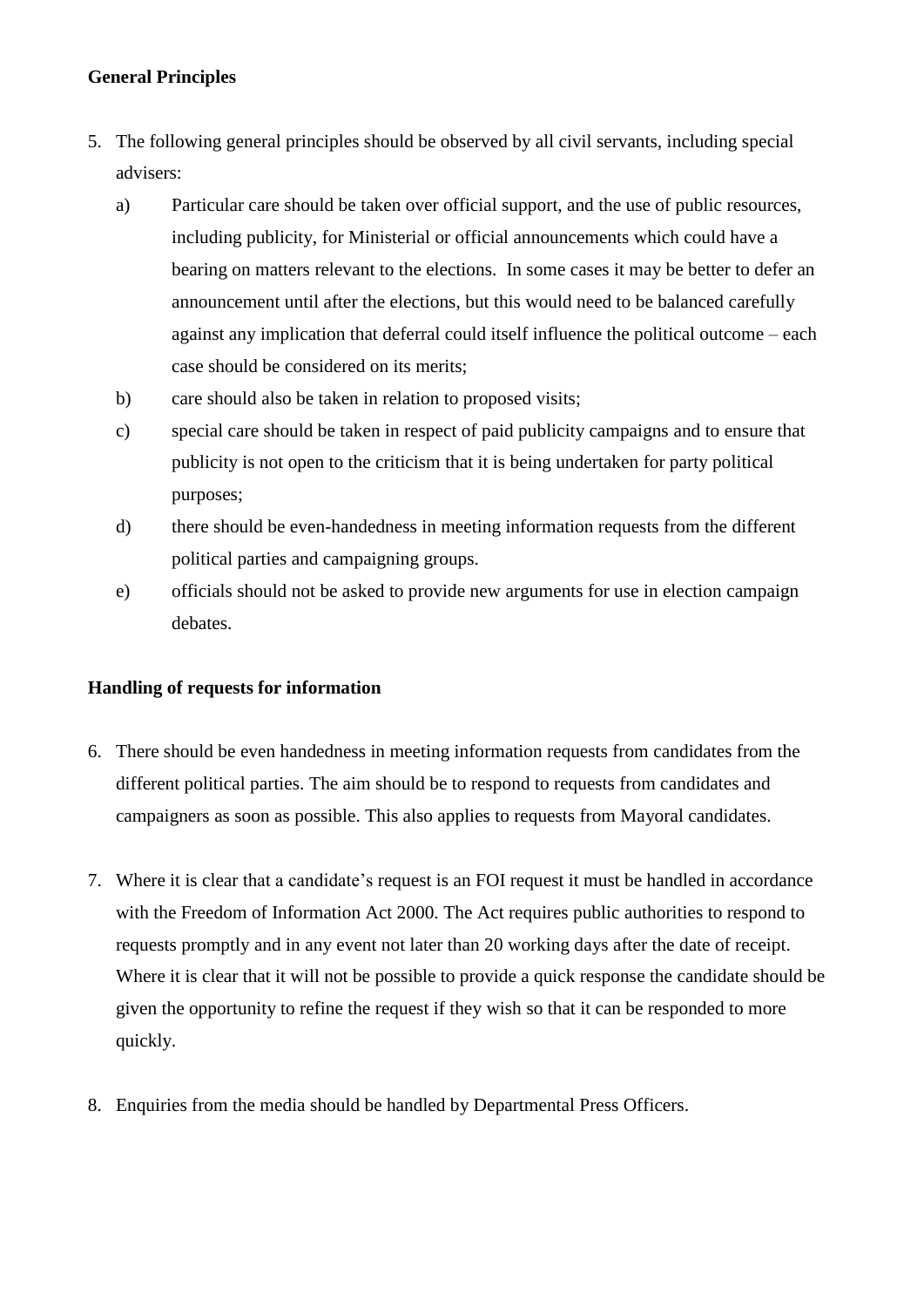#### **Ministerial Visits**

9. In this period, particular care should be taken in respect of proposed visits to areas holding elections. Official support must not be given to visits and events with a party political or campaigning purpose. In cases of doubt, further guidance should be sought from your Permanent Secretary's Office or the Propriety and Ethics Team in the Cabinet Office (see paragraph 25 below for contact details).

#### **Announcements**

10. Similarly, national announcements by the UK Government may have a particular impact on European issues, or on local areas, for example, the publication of policy statements which have a specific European or local dimension. Ministers will wish to be aware of the potential sensitivities in this regard and might decide, on advice, to postpone making certain announcements until after the elections. Obviously, such action needs to be balanced carefully against any implication that deferral itself could influence the political outcome. Each case should be considered on its merits. Again, in cases of doubt, further advice should be sought.

#### **Public Consultations**

11. Public consultations with a particular emphasis on European or local issues should generally not be launched during the period between 2 May and 22 May inclusive. If there are exceptional circumstances where launching a consultation is considered **essential** (for example, for safeguarding public health), advice should be sought from your Permanent Secretary's office and/or the Propriety and Ethics Team in the Cabinet Office. If a consultation is on-going during this period, it should continue as normal. However, departments should avoid taking action which will compete with candidates for the attention of the public. This effectively means not undertaking publicity or consultation events for those consultations that are still in progress, and which have a particular emphasis on European or local issues. During this period, departments may continue to receive and analyse responses.

# **Communication Activities**

12. Government communicators should apply the principles set out above when planning and delivering communications activities which will take place during this period. Additional care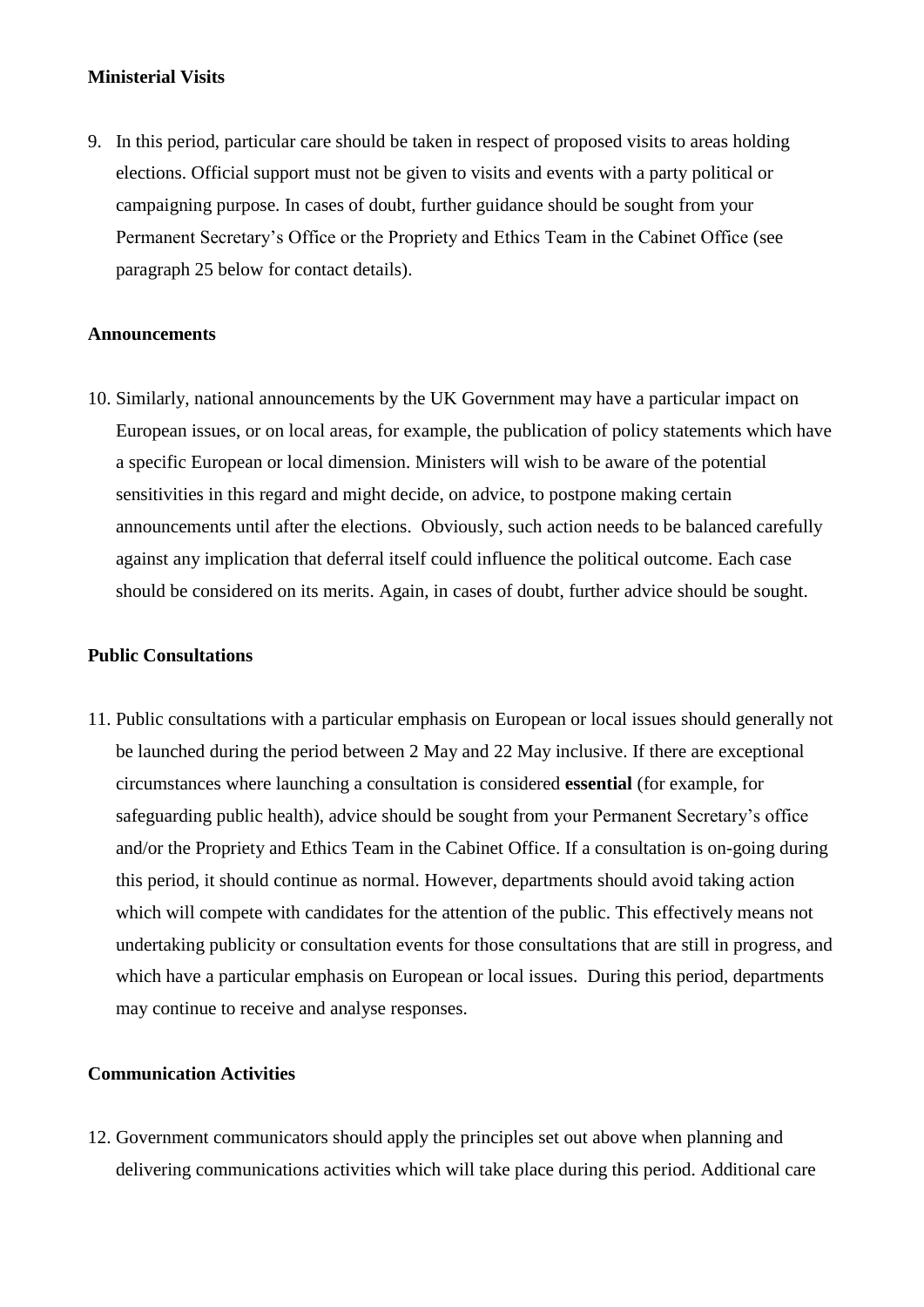should therefore be taken around press and marketing activity concerning European or local issues.

13. It is also important to take care with official websites and use of social media which will be scrutinised closely by the news media and the political parties during the election period. In cases of doubt, guidance should be sought from the Government Communications Service Team at the Cabinet Office on 020 7276 2154 (e-mail: [gcn.propriety@cabinet-office.gsi.gov.uk\)](mailto:gcn.propriety@cabinet-office.gsi.gov.uk).

#### **Use of Government Property**

- 14. Government property should not be used by Ministers or candidates for electioneering purposes.
- 15. In the case of NHS property, decisions are for the relevant NHS body, but should visits be permitted to, for example, hospitals, it should be on the basis that there is no disruption to services and that the same facilities are available to all candidates. Care should also be taken to avoid any intrusion into the lives of individuals using the services. The decisions on the use of schools and other local authority properties should be for those legally responsible for the premises. Where it is decided to agree to such visits, the key principle is that the same facilities should be available to all candidates, and that there is no disruption to services.

#### **Statistical and Social Research Activities**

- 16. During the election period, statistical activities should continue to be conducted in accordance with the Code of Practice for Official Statistics and the Pre-release Access to Official Statistics Order 2008 (and/or the equivalent Orders made by the devolved administrations in relation to devolved statistics) which should be read as though it is part of that Code. Social research activities should be in accordance with the Government Social Research (GSR) Code and supplementary guidance, including the GSR Publication Guidance. Requests for information should be handled in accordance with the principles set out in paragraphs 6-8 of this note and with the Code of Practice for Official Statistics.
- 17. In cases of doubt you should consult your departmental Head of Profession for Statistics or your departmental Head of Profession for Social Research. Further advice can be sought from the National Statistician's Office on 01633 455528, and the Government Economic and Social Research Team on 020 7270 1166 or Konstantina.dimou@hmtreasury.gsi.gov.uk.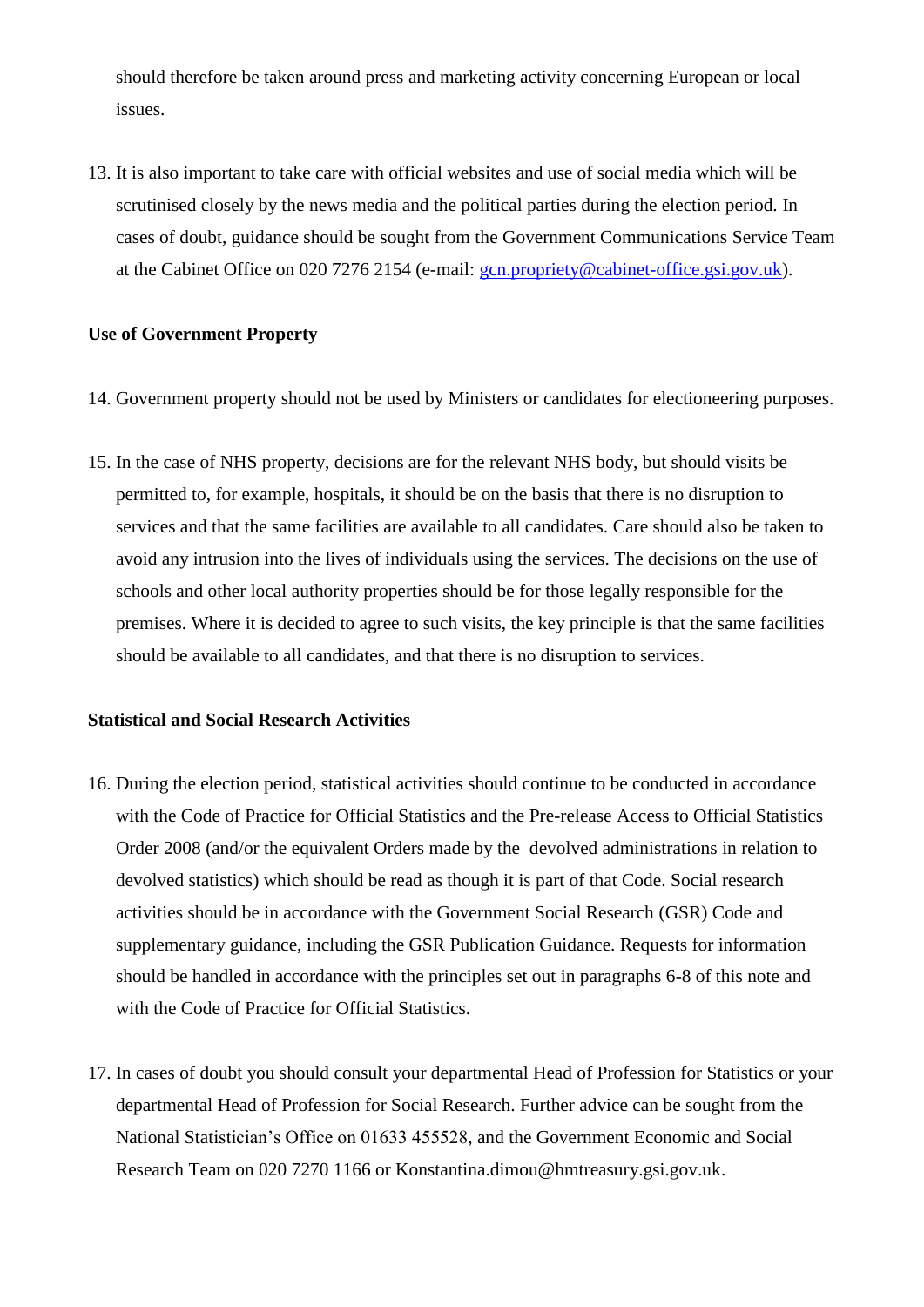# **Political activities**

- 18. Political activity connected with the European elections falls within the definition of **national** political activity. Political activity connected with local and Mayoral elections falls within the definition of **local** political activity.
- 19. Detailed guidance on the restrictions on civil servants' involvement in political activities is set out in section 4.4 of the *[Civil Service Management Code](http://www.civilservice.gov.uk/Assets/civil-service-management-code-2011_tcm6-3222.doc)* [\(http://www.civilservice.gov.uk/about/resources/civil-service-management-code\)](http://www.civilservice.gov.uk/about/resources/civil-service-management-code) and in departmental staff handbooks.

# **Special advisers**

- 20. The European elections are classed as national political activity and special advisers who wish to take part in the election campaign, or to help with these elections in a Party capacity, must first resign their appointment. Special advisers who resign in these circumstances will not be entitled to severance pay as their resignation is voluntary.
- 21. For the local and Mayoral elections**,** special advisers may undertake in their own time local political activity with the approval of their Minister and in accordance with the terms of the *Code of Conduct for Special Advisers*. Special advisers planning to help with the local and Mayoral elections should note that any help on campaigning must be done in their own time either outside office hours or while on leave from their departments.
- 22. Official resources must not be used in support of the elections.
- 23. Further guidance is set out in the *Code [of Conduct for Special Advisers](http://www.cabinetoffice.gov.uk/sites/default/files/resources/special-advisers-code-of-conduct.pdf)*. [\(https://www.gov.uk/government/publications/special-advisers-code-of-conduct\)](https://www.gov.uk/government/publications/special-advisers-code-of-conduct)

## **Non-Departmental Public Bodies (NDPBs) and other Arm's Length Bodies (ALBs)**

24. NDPBs and other ALBs spend public money, make public announcements, use Government property and may employ civil servants. This guidance therefore also applies to their activities. Sponsor departments should ensure that staff and members of their NDPBs and other ALBs are aware of it, and that the sponsor department is consulted in cases of doubt.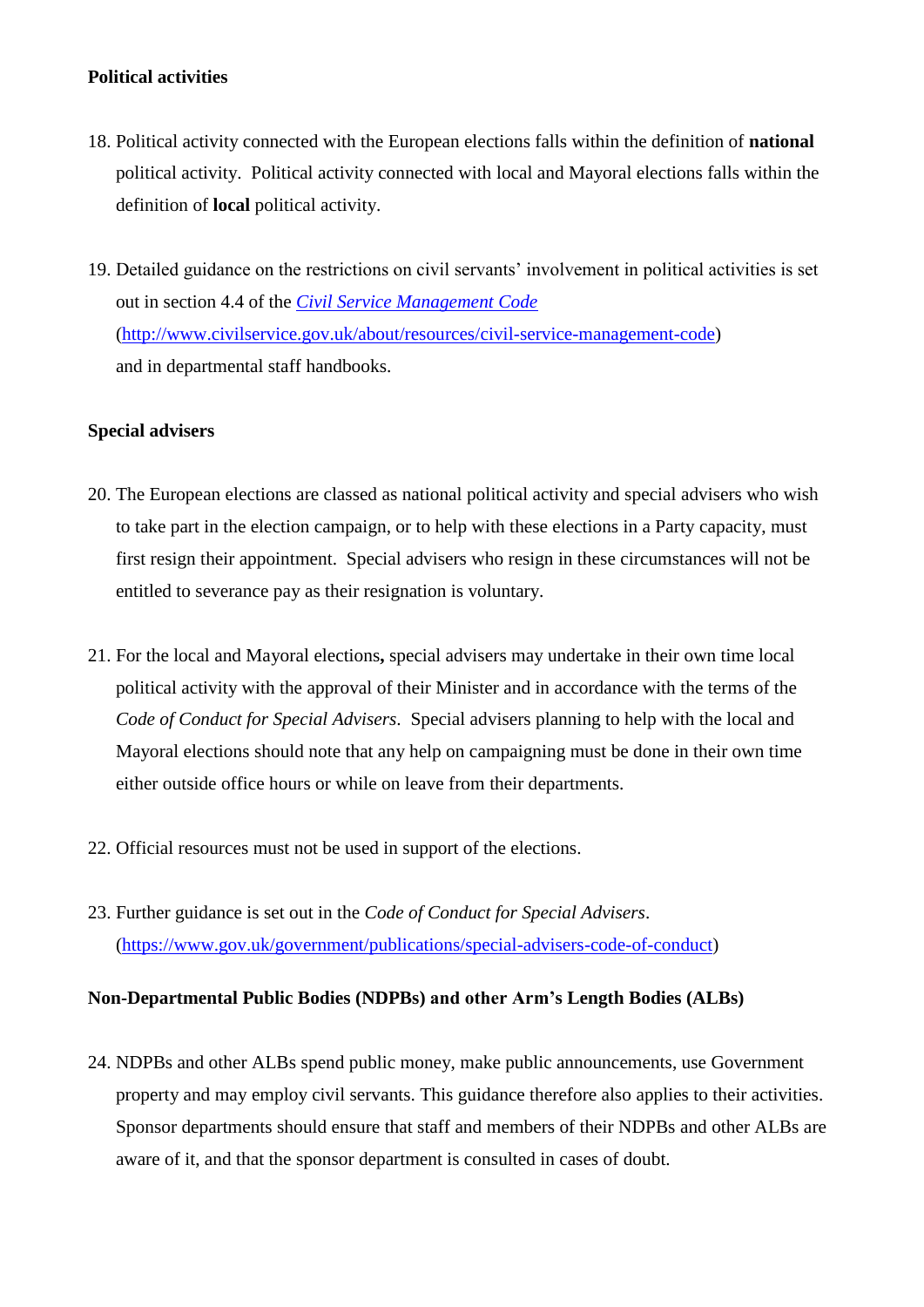# **Further advice**

25. In cases of doubt, in the first instance you should consult your Permanent Secretary's Office who may consult the Propriety and Ethics Team in the Cabinet Office at [electionqueries@cabinet-office.gsi.gov.uk](mailto:electionqueries@cabinet-office.gsi.gov.uk) (Tel: 020 7276 3968/2472).

**Cabinet Office**

April 2014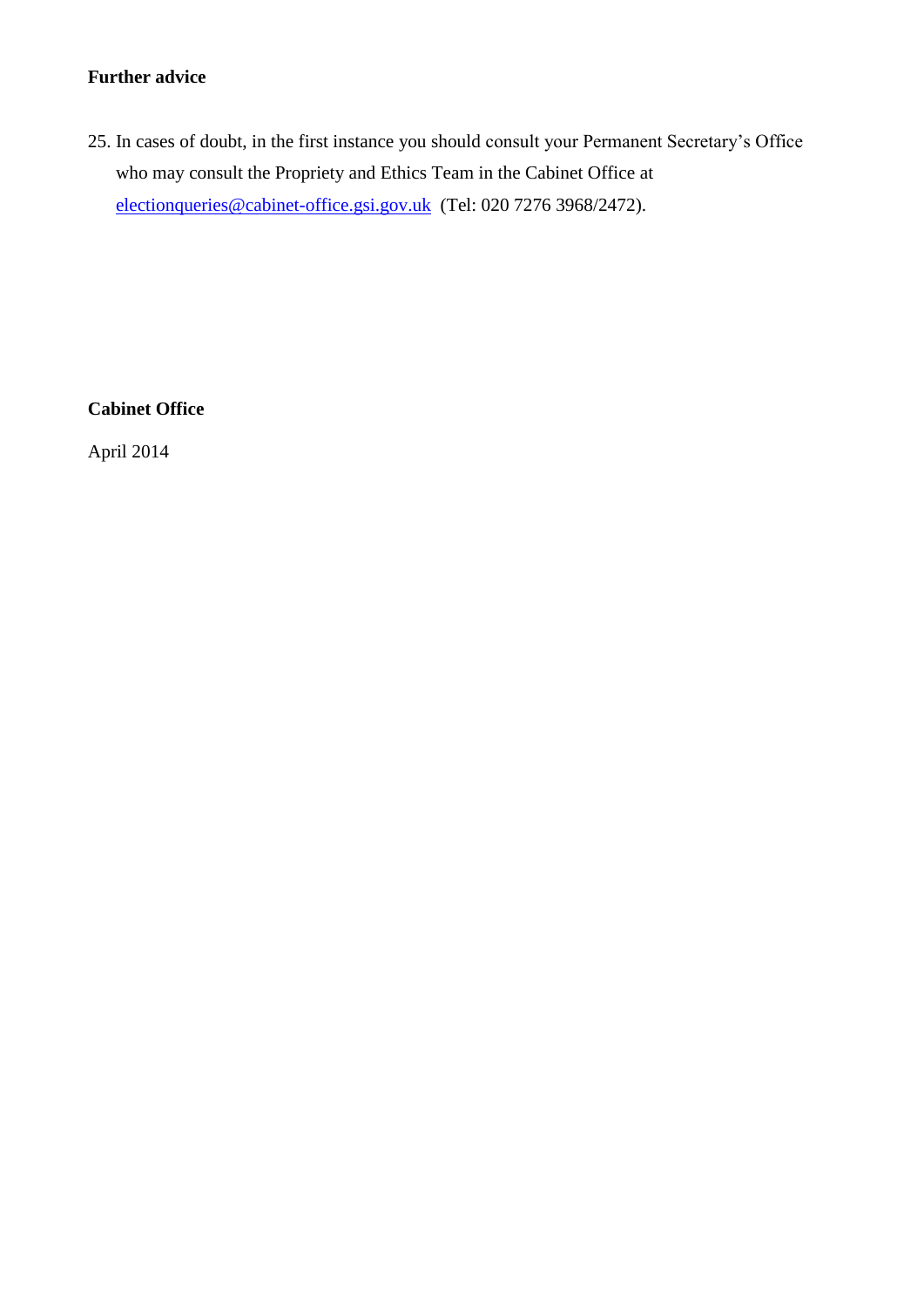# **Local Council Elections in May 2014**

Councils shown in **bold** are likely to hold whole council elections in 2014 to introduce changes to the number of councillors and the names and boundaries of wards)

There are 161 principal councils with elections in 2014 (93 shire/unitary district councils).

# **Shire (two-tier) district councils electing by thirds (67)**

1. Amber Valley 2. Basildon 3. Basingstoke and Deane 4. Bassetlaw 5. Brentwood 6. Broxbourne 7. Burnley 8. Cambridge 9. Cannock Chase 10. Carlisle 11. Castle Point 12. Cherwell 13. Chorley 14. Colchester 15. Craven 16. Crawley 17. Daventry 18. Eastleigh 19. Elmbridge 20. Epping Forest 21. Exeter 22. Gloucester 23. Great Yarmouth 24. Harlow 25. Harrogate **26. Hart**  27. Havant 28. Hertsmere 29. Huntingdonshire 30. Hyndburn 31. Ipswich 32. Lincoln 33. Maidstone

- 35. Newcastle-under-Lyme
- 36. North Hertfordshire
- 37. Norwich
- 38. Pendle
- 39. Preston
- 40. Purbeck
- 41. Redditch
- 42. Reigate and Banstead
- 43. Rochford
- 44. Rossendale
- 45. Rugby
- 46. Runnymede
- 47. Rushmoor
- 48. St Albans
- 49. South Cambridgeshire
- 50. South Lakeland
- 51. Stevenage
- 52. Stratford-on-Avon
- 53. Stroud
- 54. Tamworth
- 55. Tandridge
- **56. Three Rivers**
- 57. Tunbridge Wells
- 58. Watford
- 59. Welwyn Hatfield
- 60. West Lancashire
- 61. West Oxfordshire
- 62. Weymouth and Portland
- 63. Winchester
- 64. Woking
- 65. Worcester
- 66. Worthing
- 67. Wyre Forest

34. Mole Valley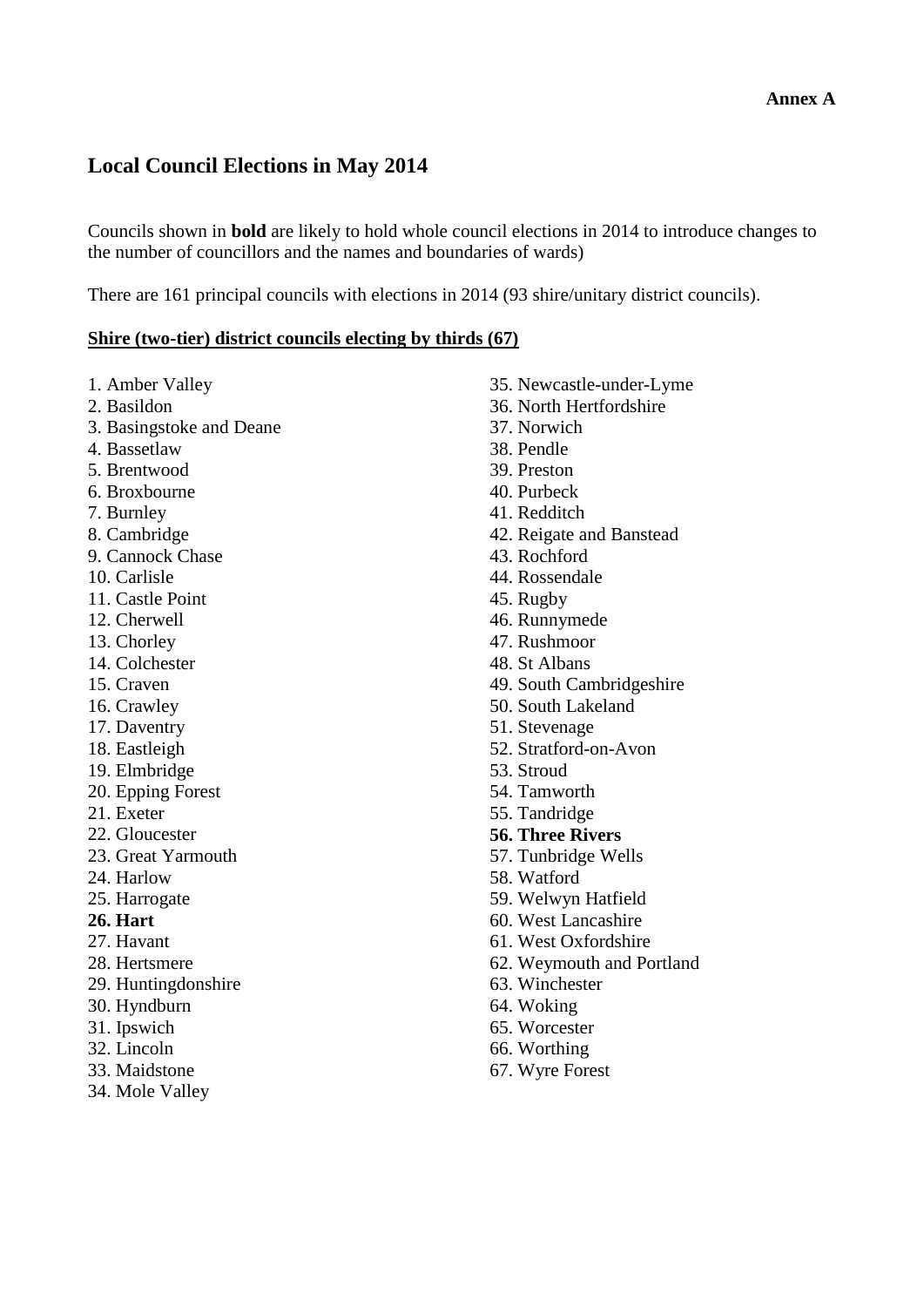# **Unitary (single-tier) district councils electing by thirds (19)**

- 1. Blackburn with Darwen
- 2. Bristol
- 3. Derby
- 4. Halton
- 5. Hartlepool
- 6. Hull
- 7. **Milton Keynes**
- 8. North East Lincolnshire
- 9. Peterborough
- 10. Plymouth
- 11. Portsmouth
- 12. Reading
- 13. **Slough**
- 14. Southampton
- 15. Southend on Sea
- 16. Swindon
- 17. Thurrock
- 18. Warrington
- 19. Wokingham

# **Shire (two-tier) district councils electing by halves (7)**

- 1. Adur
- 2. Cheltenham
- 3. Fareham
- 4. Gosport
- 5. Hastings
- 6. Nuneaton and Bedworth
- 7. Oxford

# **Metropolitan district councils electing by thirds (36)**

- 1. Barnsley
- 2. Birmingham
- 3. Bolton
- 4. Bradford
- 5. Bury
- 6. Calderdale
- 7. Coventry
- 8. Doncaster
- 9. Dudley
- 10. Gateshead
- 11. Kirklees
- 12. Knowsley
- 13. Leeds
- 14. Liverpool
- 15. Manchester
- 16. Newcastle Upon Tyne
- 17. North Tyneside
- 18. Oldham
- 19. Rochdale
- 20. Rotherham
- 21. Salford
- 22. Sandwell
- 23. Sefton
- 24. Sheffield
- 25. Solihull
- 26. South Tyneside 27. St Helens
- 
- 28. Stockport 29. Sunderland
- 30. Tameside
- 31. Trafford
- 32. Wakefield
- 33. Walsall
- 34. Wigan
- 35. Wirral
- 36.Wolverhampton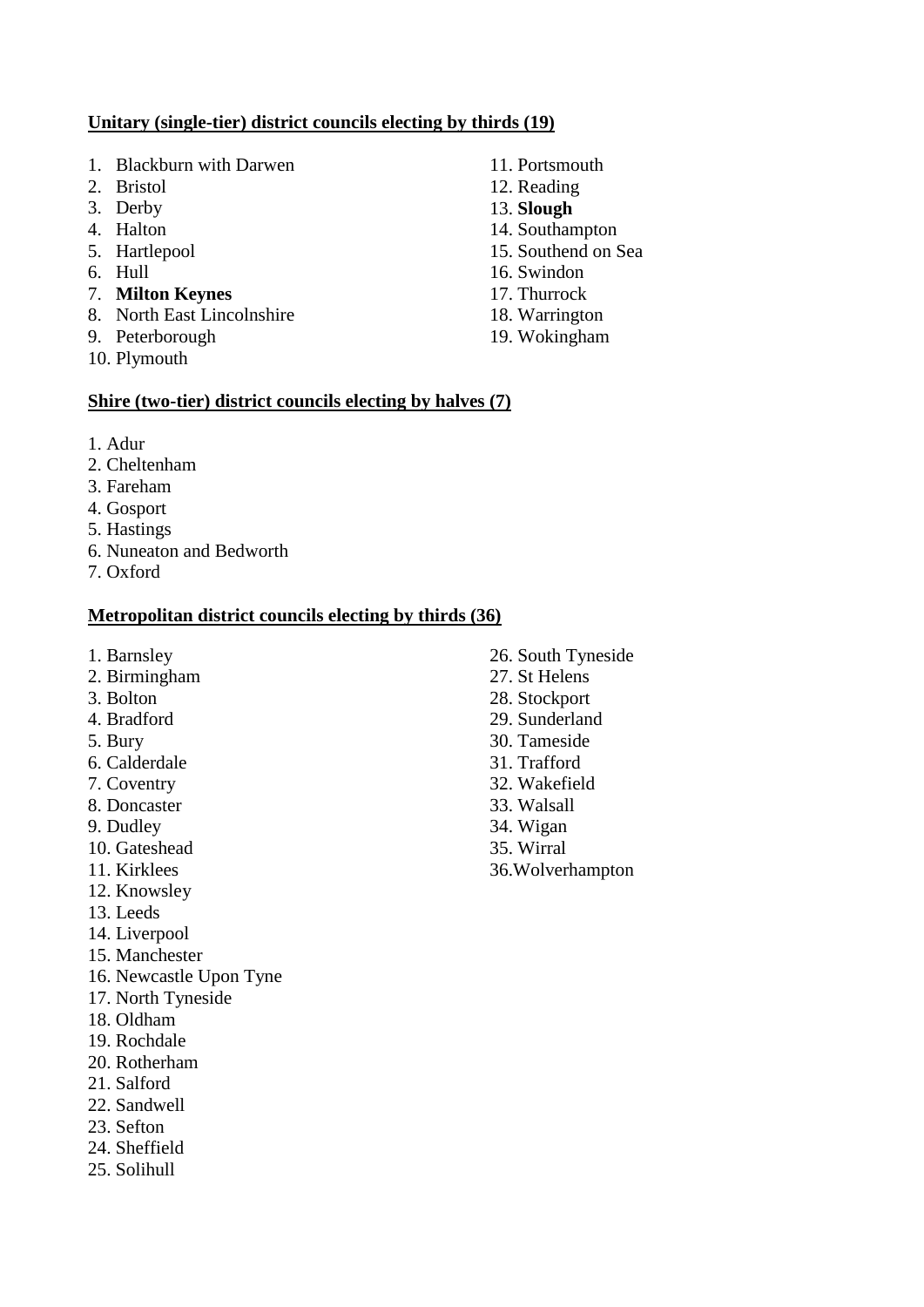# **London Boroughs electing by whole council (32)**

- 1. Barking & Dagenham
- 2. Barnet
- 3. Bexley
- 4. Brent
- 5. Bromley
- 6. Camden
- 7. Croydon
- 8. Ealing
- 9. Enfield
- 10. Greenwich
- 11. Hackney
- 12. Hammersmith & Fulham
- 13. Haringey
- 14. Harrow
- 15. Havering
- 16. Hillingdon
- 17. Hounslow
- 18. Islington
- 19. Kensington & Chelsea
- 20. Kingston Upon Thames
- 21. Lambeth
- 22. Lewisham
- 23. Merton
- 24. Newham
- 25. Redbridge
- 26. Richmond Upon Thames
- 27. Southwark
- 28. Sutton
- 29. Tower Hamlets
- 30. Waltham Forest
- 31. Wandsworth
- 32. Westminster

# **London boroughs holding elections for the directly elected mayor**

- 1. Hackney
- 2. Lewisham
- 3. Newham
- 4. Tower Hamlets

# **Shire (two-tier) district councils holding elections for the directly elected mayor**

1. Watford